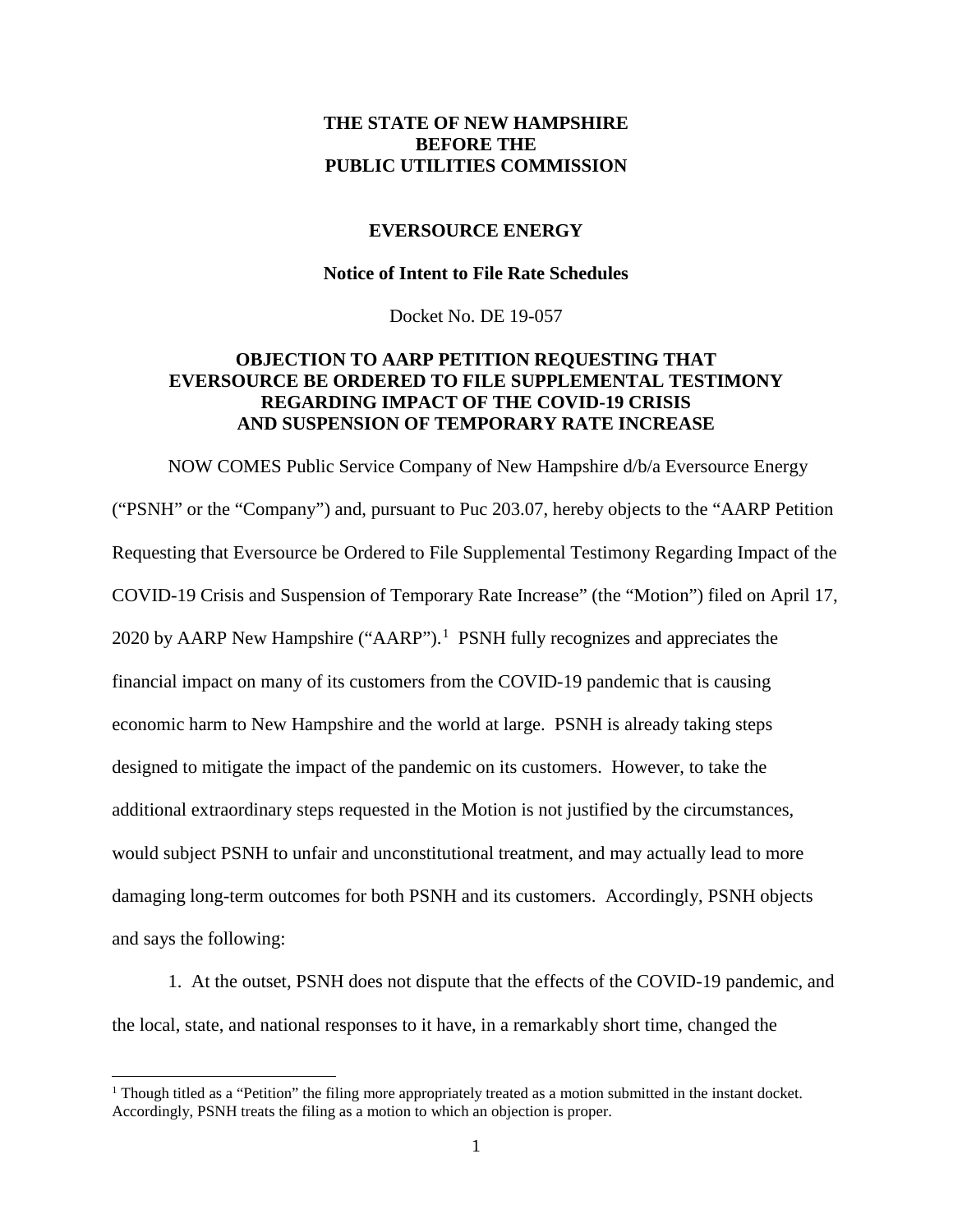economic landscape in which both PSNH and its customers operate. Moreover, PSNH agrees with AARP (Motion at 3) that there was no way to predict this pandemic would occur, and, therefore, the full impacts of COVID-19 are not yet known, and likely will not be fully understood for months or years. Although providing appropriate relief from this event is necessary – and is already being delivered – PSNH counsels against making short-term decisions that will have unknown, and quite possibly adverse, long-term outcomes for PSNH and its customers to the overall detriment of New Hampshire.

2. With respect to the specific requests for relief, PSNH does not agree that there is cause for requiring additional testimony as described, and even if the Commission were to find it appropriate, the process proposed by AARP is improper and results in prejudice to PSNH. On the basis that "the record must be supplemented with the best information available regarding all significant changes in revenues, expenses or income," AARP has argued that PSNH should update its testimony "to include refreshed calculations and projections that underlie Eversource's proposed revenue requirement (i.e., projections of an inflation rate, calculations underlying a proposed ROE, calculations/projections of forward-looking commodity prices and sales, and other elements of a revenue requirement)." Motion at 2-3. While using the best information available is appropriate in a rate-setting proceeding, revising testimony in these circumstances is not necessary and does not make legal or practical sense.

3. As a first matter, the Commission uses an historical test year with limited post-test year adjustments in analyzing rate case filings. Shifts in markets, commodity prices, labor costs, inflation and other factors always occur between the submission of an initial case and its completion. Some shifts will be short-lived and others long-lasting, and some will increase costs to the utility and others would decrease costs. The underlying point is that things can and do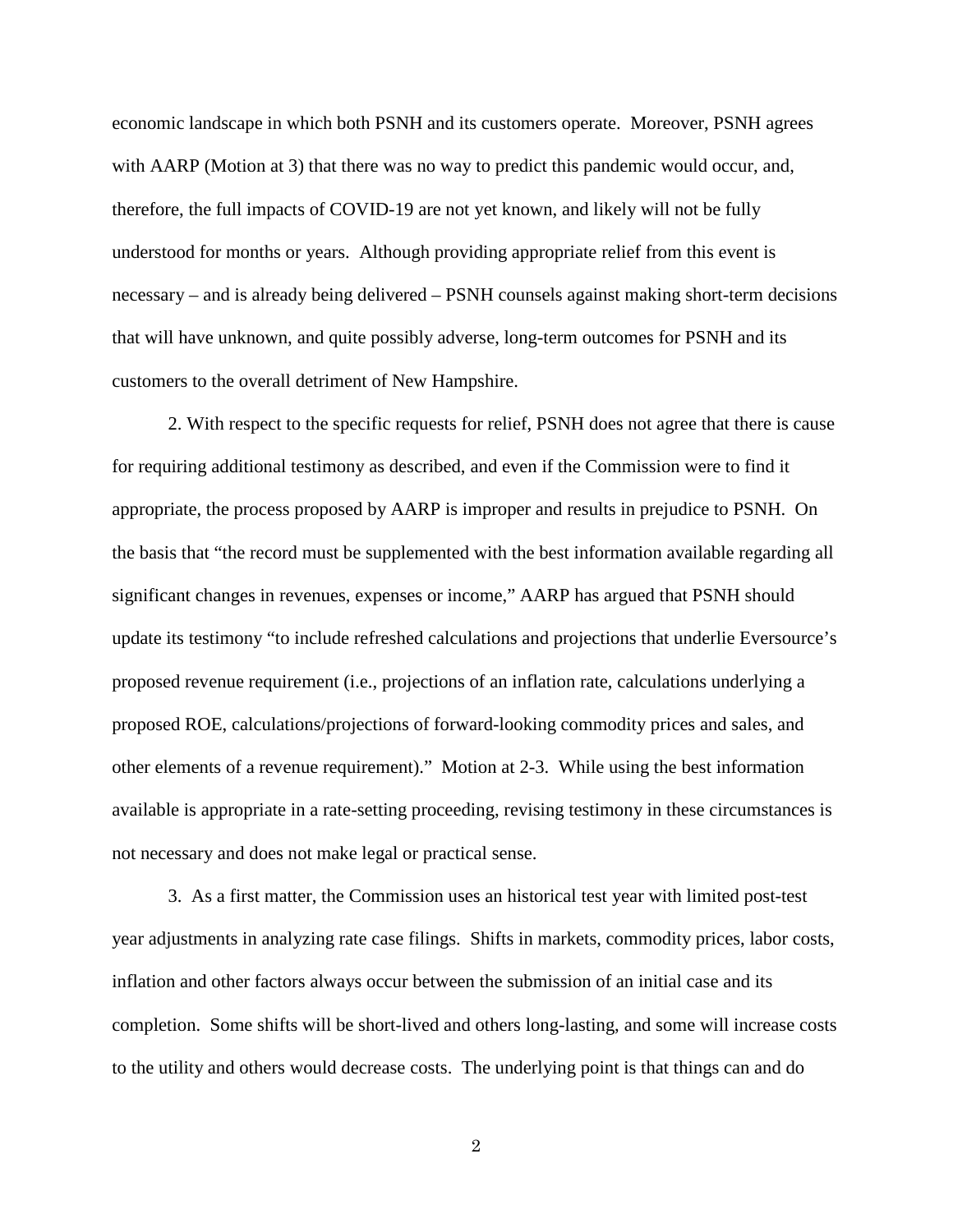change between the start and end of a case, and the mere fact that things have changed does not, in itself, require new, and last-minute, analyses and testimony. Further, while the scope of immediate changes brought about by COVID-19 are substantial, the long-term impacts are largely uncertain. Any new testimony or analyses undertaken or submitted now will be based upon the facts and circumstances today, but which could change in a matter of days. Also, any analysis could not fully anticipate the impacts of other on-going events such as, for example, the Coronavirus Aid, Relief, and Economic Security or "CARES" Act, Public Law 116–136, the largest economic stimulus package in United States history – a stimulus that has already been supplemented, and may be supplemented further. $<sup>2</sup>$  $<sup>2</sup>$  $<sup>2</sup>$  It strains credulity to suggest that PSNH (or</sup> anyone else) would be in a position to fully and accurately understand and account for those changes in any new testimony. AARP is asking PSNH to engage in an exercise in guesswork.

4. Additionally, the true impact of granting AARP's request essentially would be to restart the case. Though AARP has identified certain items it believes should be updated, the reality is that if updates are to be made, then they would be required for virtually every aspect of the case filing. Essentially, AARP is asking the Commission to disregard hundreds of pages of testimony already filed (along with the more than 1000 questions PSNH has answered) and have them replaced by new testimony and information. Given the scope of the changes requested, it would not be feasible or fair to cherry pick the items identified specifically by AARP. Moreover, AARP is asking that the Commission require this new case filing, along with a period for discovery and responsive testimony (but without an opportunity for discovery on that

<span id="page-2-0"></span><sup>2</sup> *See, e.g.* New Hampshire Public Radio, Congress Passes Latest Economic Relief Package to Confront Coronavirus, April 24, 2020, available at: [https://www.nhpr.org/post/congress-passes-latest-economic](https://www.nhpr.org/post/congress-passes-latest-economic-relief-package-confront-coronavirus)[relief-package-confront-coronavirus](https://www.nhpr.org/post/congress-passes-latest-economic-relief-package-confront-coronavirus)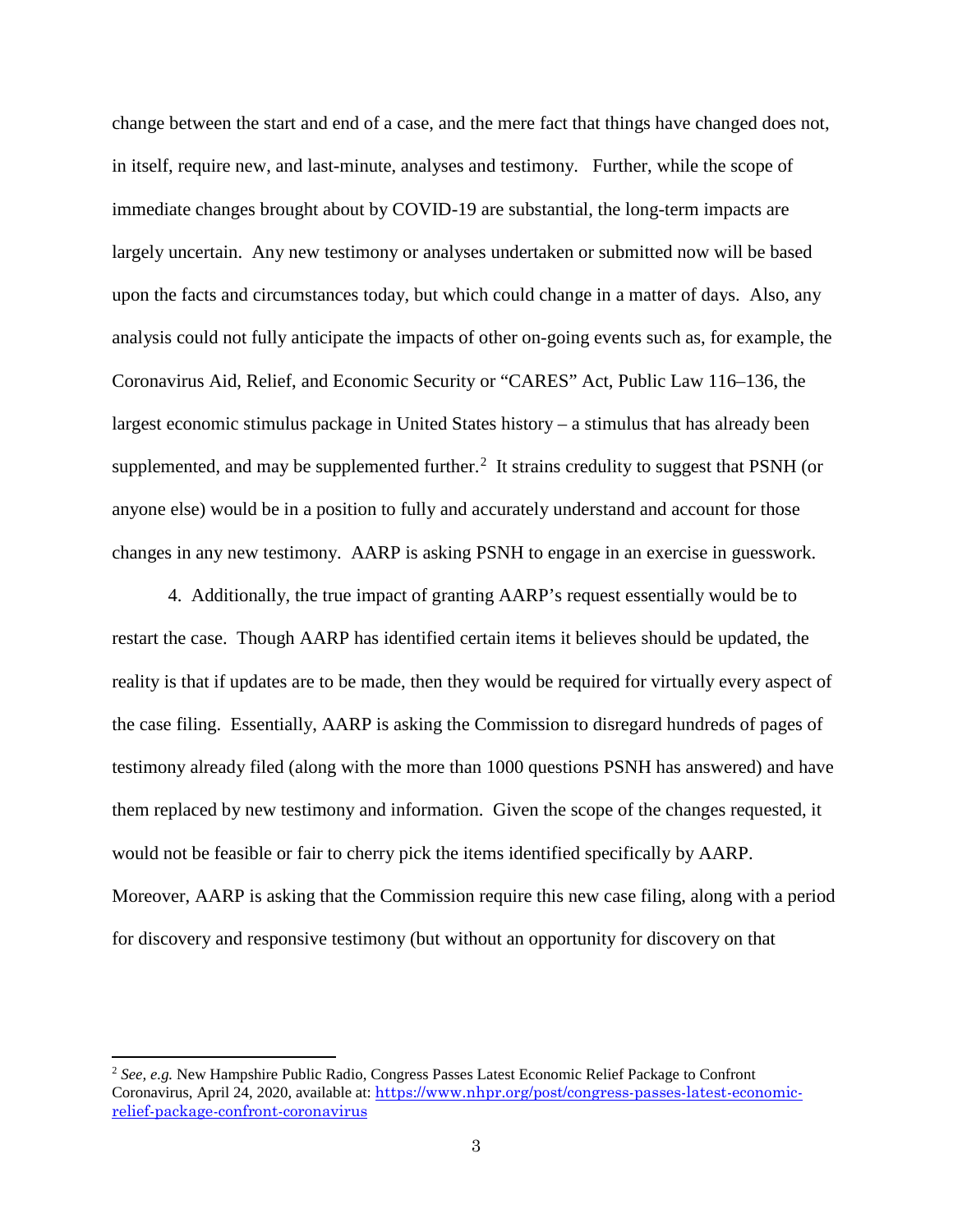responsive testimony), in addition to hearings, in a few months. Such an undertaking with such a compressed timeframe would be prejudicial to PSNH and AARP's request should not be granted.

5. The Motion's request that the collection of temporary rates be ended is even more troubling, and has the potential for significant adverse long-term outcomes ranging well beyond the economic difficulties imposed by the pandemic. PSNH's utmost priority is the continuous provision of safe, reliable, and affordable service to its customers. Utility service has been declared an essential critical worker function by the U.S. Department of Homeland Security Cybersecurity & Infrastructure Security Agency<sup>[3](#page-3-0)</sup> and an essential service in this State pursuant to the Governor's Emergency Order  $#17<sup>4</sup>$  $#17<sup>4</sup>$  $#17<sup>4</sup>$  Affordable, reliable, and stable electric power is foundational to the healthcare system, public safety, and the broader economy, and in recognition of this reality PSNH is fully committed to meeting the needs of all of its customers during this uncertain time. At the same time, however, the socioeconomic impacts of the current public health emergency are having significant operational and adverse financial impacts on PSNH as well as the state's other utilities. The Governor has ordered that utilities are prohibited from disconnecting customers for non-payment, and has suspended late payment charges.<sup>[5](#page-3-2)</sup> To the extent customers do not pay during this time and develop arrearages, the Governor has ordered utilities to provide payment plans to customers lasting at least 6-months at the end of the state of

 $\overline{a}$ 

<span id="page-3-0"></span><sup>3</sup> *See* March 19, 2020 Memorandum on Identification of Essential Critical Infrastructure Workers During COVID-19 Response, *available at* [https://www.cisa.gov/publication/guidance-essential-critical-infrastructure](https://www.cisa.gov/publication/guidance-essential-critical-infrastructure-workforce#download)[workforce#download](https://www.cisa.gov/publication/guidance-essential-critical-infrastructure-workforce#download)

<span id="page-3-1"></span><sup>4</sup> *See* March 26, 2020 Emergency Order # 17 Pursuant to Executive Order 2020-04, *available at* [https://www.governor.nh.gov/news-media/emergency-orders/documents/emergency-order-17-1.pdf,](https://www.governor.nh.gov/news-media/emergency-orders/documents/emergency-order-17-1.pdf) and its Exhibit A, *available at* [https://www.governor.nh.gov/news-media/emergency-orders/documents/emergency-order-17-ex](https://www.governor.nh.gov/news-media/emergency-orders/documents/emergency-order-17-ex-a.pdf)[a.pdf.](https://www.governor.nh.gov/news-media/emergency-orders/documents/emergency-order-17-ex-a.pdf)

<span id="page-3-2"></span><sup>5</sup> *See* March 17, 2020 Emergency Order #3 Pursuant to Executive Order 2020-04, *available at* <https://www.governor.nh.gov/news-media/emergency-orders/documents/emergency-order-3.pdf>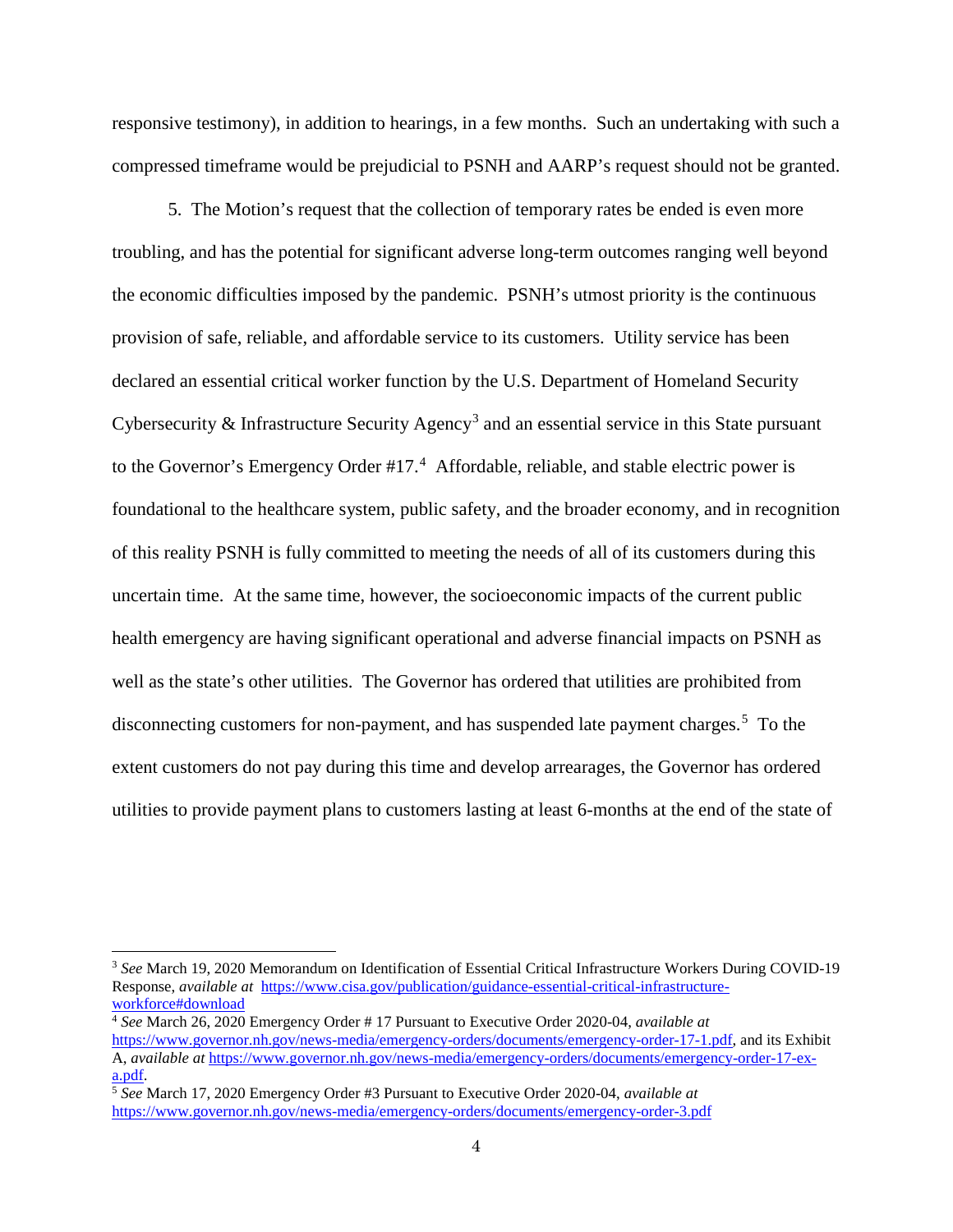emergency.<sup>[6](#page-4-0)</sup> More broadly, the following is a list of the full range of actions PSNH has taken, including those in the Governor's order, and beyond, in response to this pandemic:

- Moratorium on Residential Shut-offs: PSNH has suspended all disconnections for nonpayment for residential customers and is not sending any disconnect notices. This measure is extraordinary because a moratorium on shutoffs is typically limited to hardship customers during the winter moratorium and for medically protected customers, but it has now been expanded to all residential customers, regardless of their willingness or ability to pay.
- Moratorium on Business Shut-offs: PSNH has suspended all disconnections for nonpayment for business customers and is not sending disconnection notices.
- No Security Deposits or Payments to Reinstate Utility Service for Residential and Business Customers: PSNH has suspended the requirement to provide a security deposit and pay past due balances for previously terminated customers to reinstate their utility service.
- Moratorium on Assessing Late Payment Charges: PSNH has stopped assessing late payment charges for all residential and business customers.
- Expanded and More Flexible Payment Plans and No Down Payments Required: PSNH is now offering an unprecedented extension of payment arrangements for all residential and business customers, some for up to 12 months with no down payment required.
- Collections Activities Suspended: For any customers with balances that had already been subject to collections activities, those activities have been suspended.

<span id="page-4-0"></span><sup>6</sup> *Id*.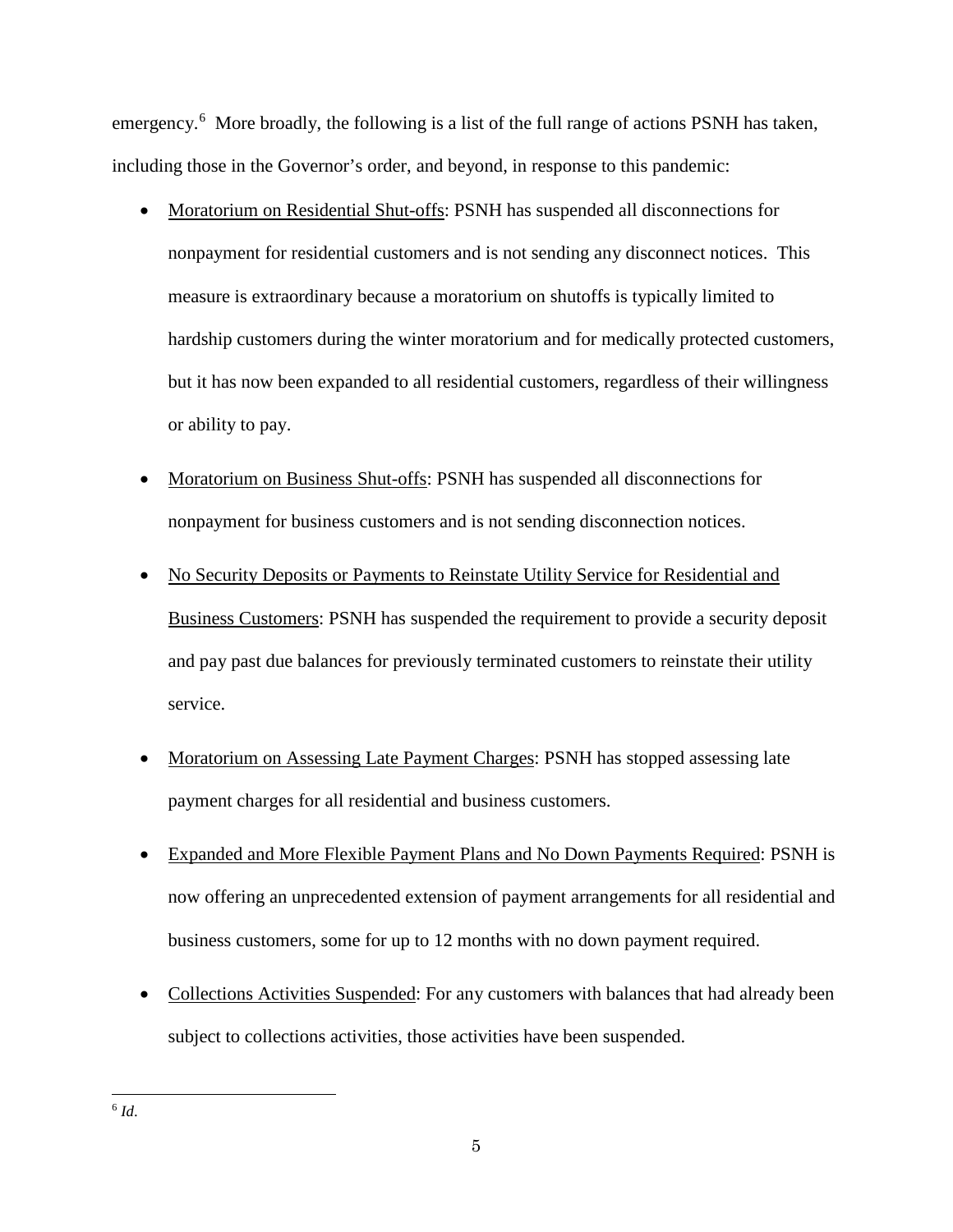The Attachment to this filing describes the various offerings and programs available to PSNH's customers. Also, though not yet approved, as part of the rate case filing PSNH has proposed an arrears management program that would allow customers a greater ability to manage and eliminate long-standing arrearages and a no-fee credit card payment option that would provide additional flexibility for future payments.

6. The actions PSNH is already taking are protecting customers' ability to retain an essential service now and following this emergency, but at the same time are causing, and will continue to cause, adverse financial impact to PSNH, even if temporary rates are continued as they are presently. The above changes, along with the broader changes brought about by the pandemic, impact PSNH's cash flow and revenue (to say nothing of the costs and impacts on employees' work practices and safety)<sup>[7](#page-5-0)</sup>, and these impacts are currently the subject of inquiry from the financial and investment community. The adverse impacts could eventually manifest in the form of increased borrowing costs and impacts to PSNH's (and its parent company's) creditrating. That would be detrimental to customers because it makes it more difficult to obtain access to reasonable cost capital during a period when the State and the Commission are looking for utilities to extend maximum flexibility to customers. These impacts may also degrade PSNH's ability to procure the materials and supplies necessary to conduct its business. Ultimately, those shifts would have the effect of raising costs more than they otherwise would have and imperiling the reliability of service. Beyond PSNH, having the Commission order temporary rate collection to cease would create substantial regulatory uncertainty for utilities in

<span id="page-5-0"></span> <sup>7</sup> For example, to keep its lineworker personnel effective in maintaining reliable service when that service is arguably more important than ever, among other things PSNH has: required physical separation and the use of face coverings; altered shift schedules; and limited the number of employees in buildings and vehicles. Other changes have been made to the activities of the call center, corporate office staff, control center personnel, and virtually all other employee groups.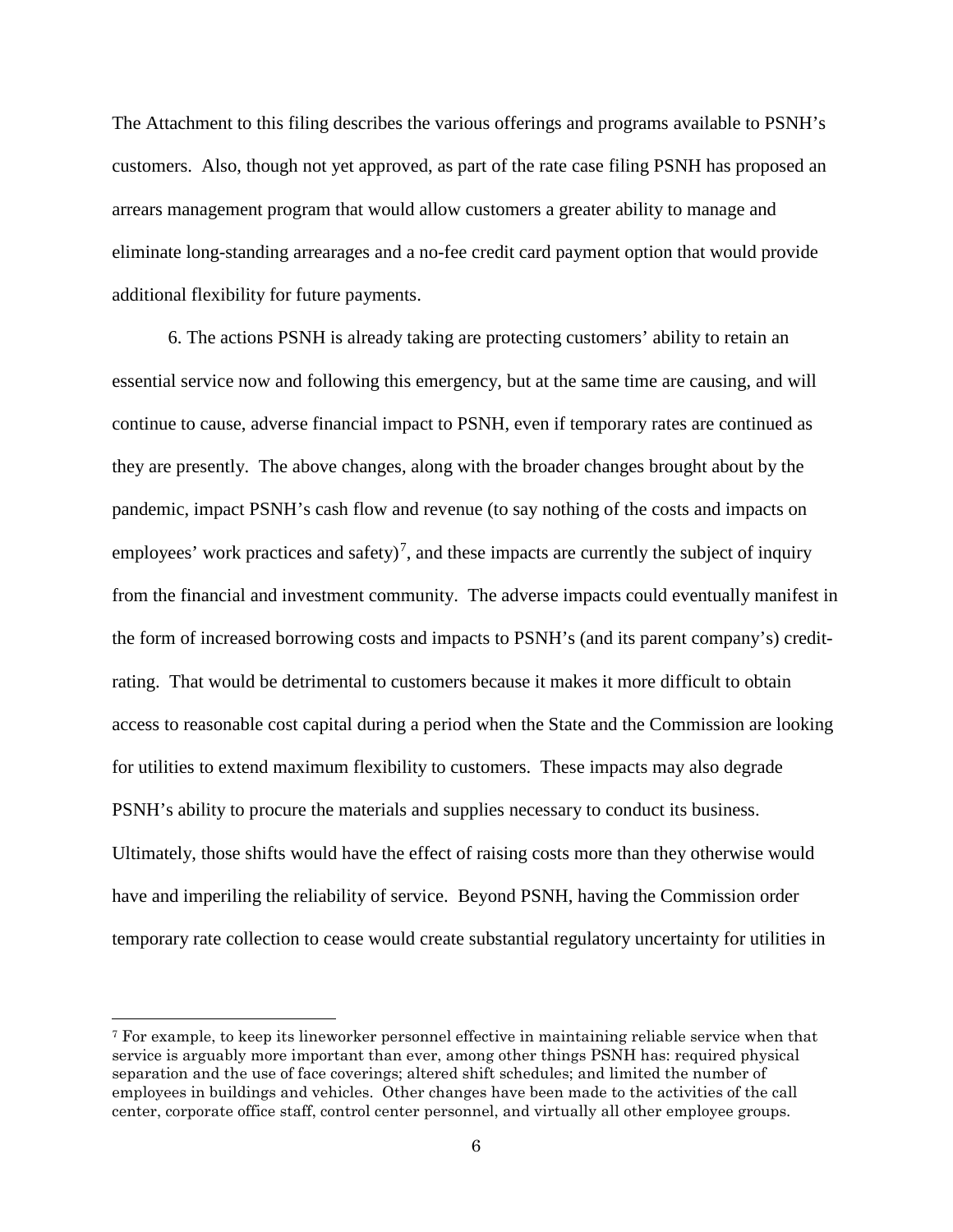New Hampshire. The state's utilities could no longer be assured that the rates authorized by the Commission would remain in effect, and this uncertainty will be felt by the utilities and reverberate in the broader markets in which they operate.

7. Beyond the above reasons to reject the Motion's request to terminate temporary rate collection, and turning specifically to the statutory bases offered by AARP, those likewise do not support the relief requested. PSNH acknowledges the plenary ratemaking authority of the Commission, *see, e.g. Appeal of Northern New England Telephone Operations, LLC*, 165 N.H. 267, 277 (2013); however, exercising its authority in the manner suggested AARP is essentially arbitrary and is not justified by the law or circumstances. AARP relies upon the temporary rate statutes of RSA 378:27 and :29 for support. RSA 378:29 provides that:

In any proceeding involving the rates of a public utility brought either upon motion of the commission or upon complaint, the commission may, after reasonable notice and hearing, if it be of the opinion that the public interest so requires, immediately fix, determine, and prescribe for the duration of said proceeding reasonable temporary rates; provided, however, that such temporary rates shall be sufficient to yield not less than a reasonable return on the cost of the property of the utility used and useful in the public service less accrued depreciation, as shown by the reports of the utility filed with the commission, unless there appears to be reasonable ground for questioning the figures in such reports.

While RSA 378:29 states, in relevant part:

Temporary rates so fixed, determined, and prescribed under this subdivision shall be effective until the final determination of the rate proceeding, unless terminated sooner by the commission. In every proceeding in which temporary rates are fixed, determined, and prescribed under this subdivision, the commission shall consider the effect of such rates in fixing, determining, and prescribing rates to be thereafter demanded or received by such public utility on final determination of the rate proceeding.

As noted by the New Hampshire Supreme Court "Sections 27 and 29, enacted in 1941, were

designed to protect utilities against confiscatory rates and to permit recoupment of any

deficiency in return suffered under a temporary order." *State v. New England Tel. & Tel. Co.*,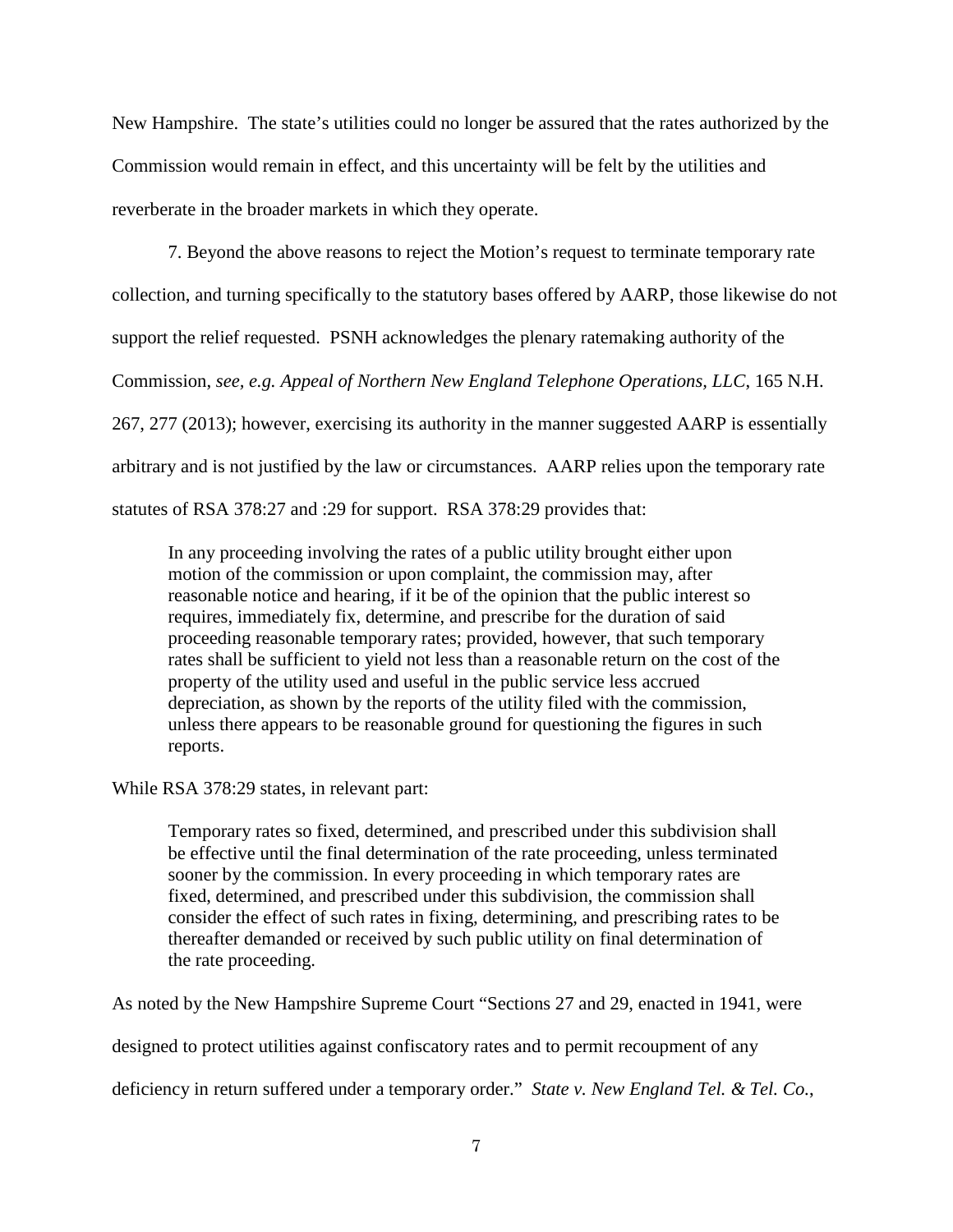103 N.H. 394, 395 (1961). This protection against confiscatory rates is entirely in line with the long-recognized right under State and Federal law of an investor-owned utility such as PSNH to recover in rates revenue that is sufficient to reimburse it for its prudently incurred costs, attract needed capital, maintain its financial integrity, and deliver safe and reliable electric service to customers. *See Legislative Util. Consumers' Council v. Pub. Serv. Co.*, 119 N.H. 332, 345 (1979) ("We have held that a public utility must be given the opportunity to earn revenue 'sufficient to assure the investor's confidence in the financial soundness of the utility and enough to maintain and support its credit so that it will be able to raise money necessary to improve and expand its service.'"), and *In re Permian Basin Area Rate Cases*, 390 U.S. 747, 792 (1968) (utility rates must be sufficient to enable a utility to "reasonably be expected to maintain financial integrity, attract necessary capital, and fairly compensate investors for the risks they have assumed.")

7. In Order No. 26,265 (June 27, 2019) in the instant docket, the Commission made the specific finding called for in law by stating "For purposes of temporary rates, and the more limited investigation envisioned by RSA 378:27, we find that the record supports an increase in rates on a temporary basis." Order No. 26,265 at 7. In other words, the Commission has concluded that there is no basis for questioning the figures provided by PSNH and that the temporary rates in effect are appropriate to assure confidence in the financial soundness of the utility and to maintain and support its credit so that it will be able to raise money necessary to improve and expand its service. Further, other than AARP's claims that it would be beneficial to customers to lower rates (though, as noted, it would be harmful to the essential and necessary operation of PSNH's business), AARP provides no information demonstrating that the temporary rates in effect are not just and reasonable and appropriate to assure proper recovery of utility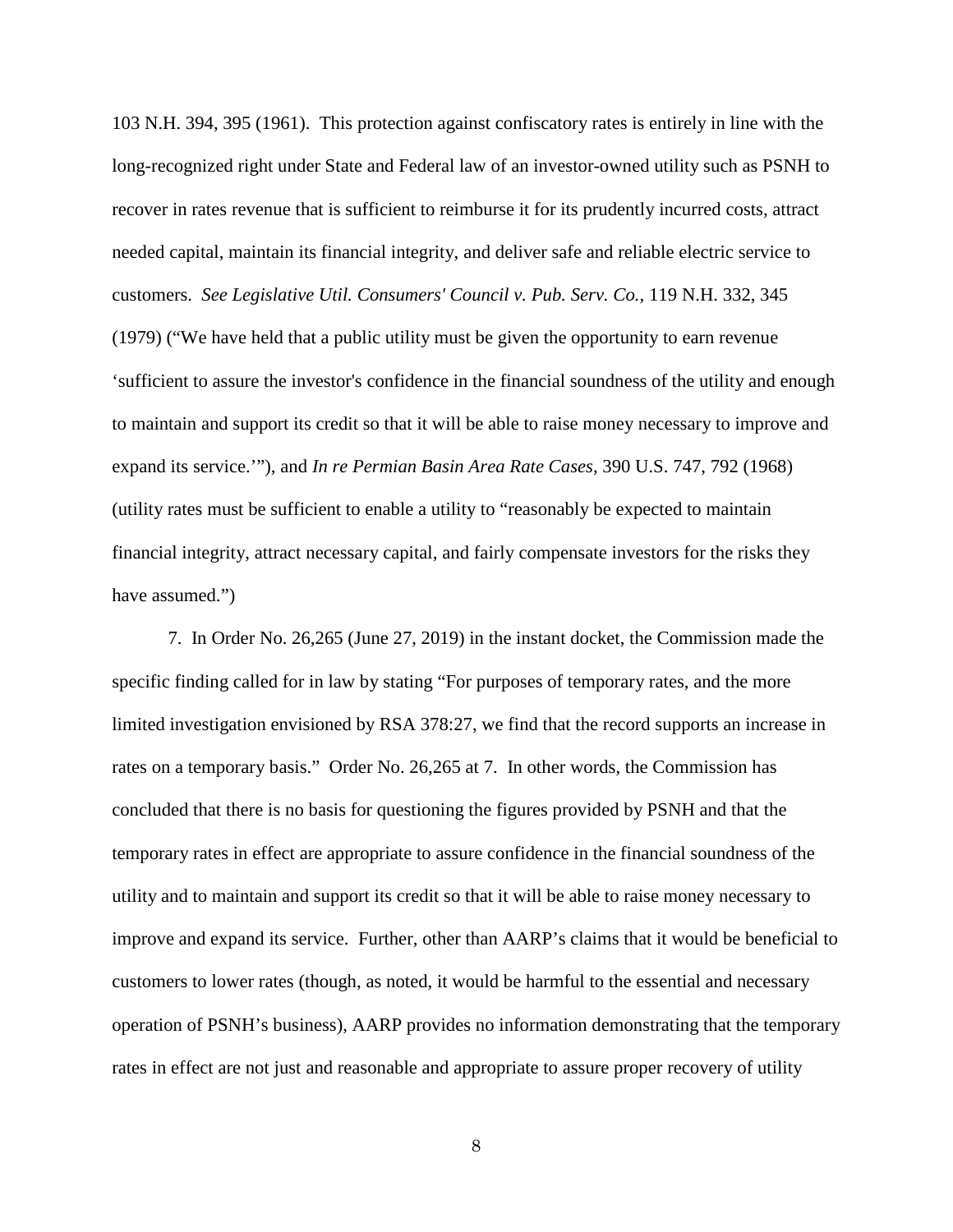costs. The Motion provides no evidence for the Commission to conclude that terminating temporary rates in the middle of a rate case – an extraordinary act that PSNH believes has never been undertaken by this Commission – is an appropriate course of action that balances the interests of the utility and customers. Based upon PSNH's calculations, cutting the temporary rate would result in a savings of approximately \$3.33 a month on the bill of an average residential customer. Although any amount of savings is helpful to customers, the financial challenges that customers face are likely to far outstrip the benefit of eliminating this change in rates, whereas eliminating the change will have a significant impact on the Company at a point where it is imperative for the Company to maintain its financial integrity so that it can extend assistance to customers struggling to pay the *entire* bill, regardless of amount. Simply cutting off PSNH's ability to collect the revenue it requires to conduct operations does not provide a path to resolving the needs of customers during this pandemic. Instead, it will be critical that the Commission look more broadly into policies and practices that will address longer-term customer challenges such as providing flexible payment plans, arrears forgiveness, and other options for eligible customers to avail themselves of to work with the utility to pay for the power needed for their homes and businesses.

8. AARP also points to the emergency provision of RSA 378:9 as granting the Commission authority to terminate temporary rates. That statute as well provides no support for AARP's requested action. RSA 378:9 provides, in its entirety "Whenever the commission shall be of the opinion that an emergency exists, it may authorize any public utility temporarily to alter, amend or suspend any existing rate, fare, charge, price, classification or rule or regulation relating thereto." As quoted by AARP in the Motion:

The [emergency] statute grants the commission broad discretionary powers. The commission may determine whether a state of emergency exists for a public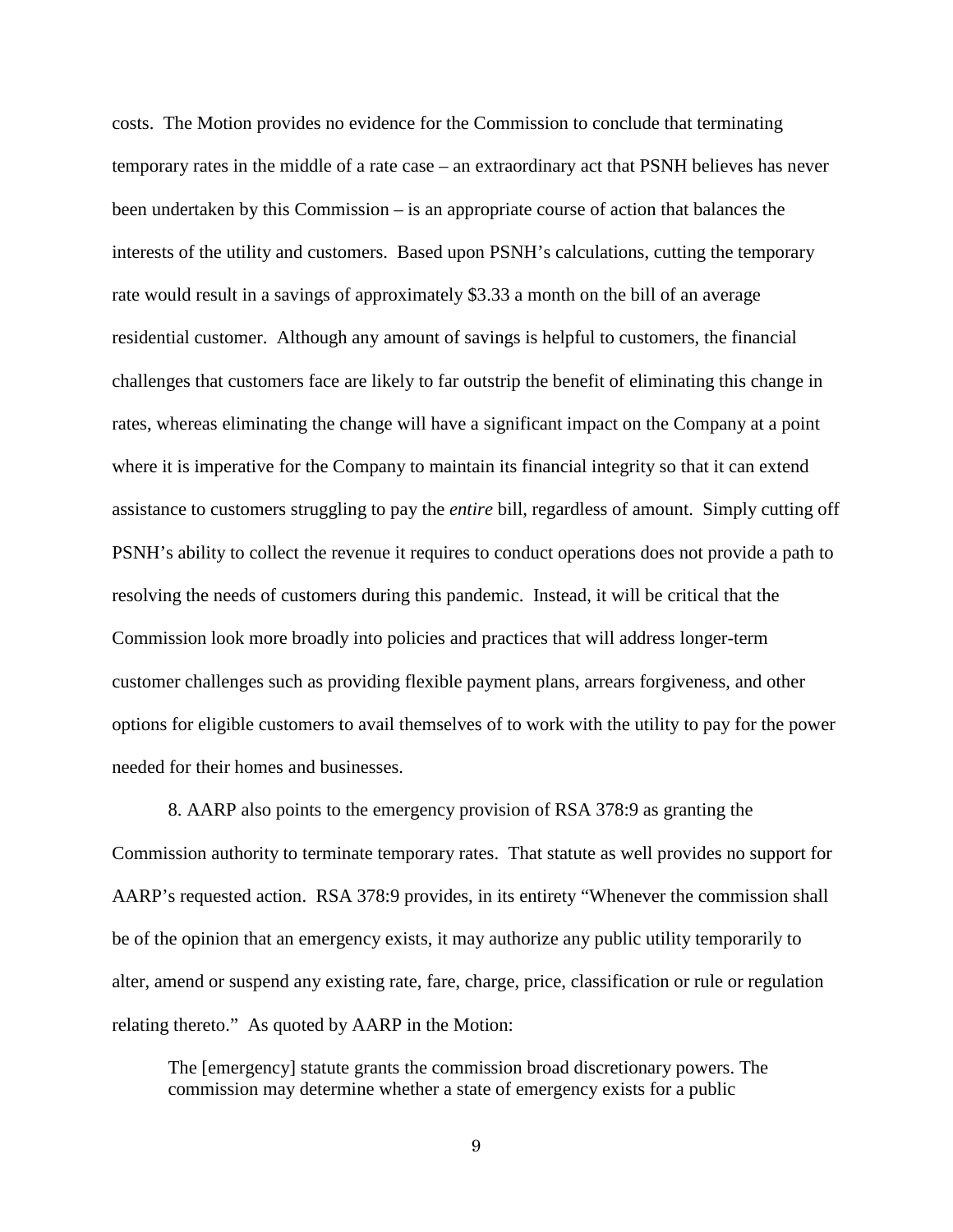utility or the public, increase or decrease rates, and disregard existing rules and regulations without requiring the customary complement of formal hearings and investigations. The statute does not define "emergency," but this court, in an earlier case, determined that emergency is synonymous with crisis and that "the Legislature ... intended ... to vest in the commission as a fact finding body wide discretionary powers to decide whether a crisis is of sufficient severity to warrant relief and if so the extent of relief." *Petition of Public Service Co.*, 97 N.H. 549, 550, 84 A.2d 177, 178 (1951).

*Petition of Public Service Co. of New Hampshire*, 130 N.H. 265, 283 (1988). The words of this statute are limiting – they only provide a basis for the Commission to "authorize any public utility" to change rates rather than the power to unilaterally mandate a change in rates. *Cf., e.g.*, RSA 378:7 which provides that the Commission "shall fix" rates following an adjudicative hearing process.<sup>[8](#page-9-0)</sup> Further, the kinds of emergencies that have fallen within this statute in the past have pertained to financial condition of the utility and how that condition might impact the utility and its ability to serve customers. *See Petition of Public Service Co. of N.H., supra*; *Petition of Public Service Co.*, 97 N.H. 549, 551 (1951) ("We believe, therefore, that the test to determine whether the emergency statute may apply here is to inquire whether reasonable persons may find the affairs of this company are at such a crisis that immediate and substantial disaster threatens unless prompt relief is given."); *New England Tel. & Tel. Co. v. State*, 95 N.H. 58 (1948). So far as PSNH is aware, this statute has never been employed to address issues pertaining to public health or general economic conditions. Though the COVID-19 concerns are severe, they do not provide a unilateral basis for the Commission to invoke this statute to amend utility rates.

9. Furthermore, even if an emergency as contemplated in the law did exist, the relief requested is mismatched with the harm that is alleged. Here, AARP has contended that there is an emergency as it relates to the public at large and that the remedy is to lower PSNH's rates. If,

<span id="page-9-0"></span> <sup>8</sup> *See also* Puc 1601.01(e) describing how to document a utility's request for emergency rate relief pursuant to RSA 378:9.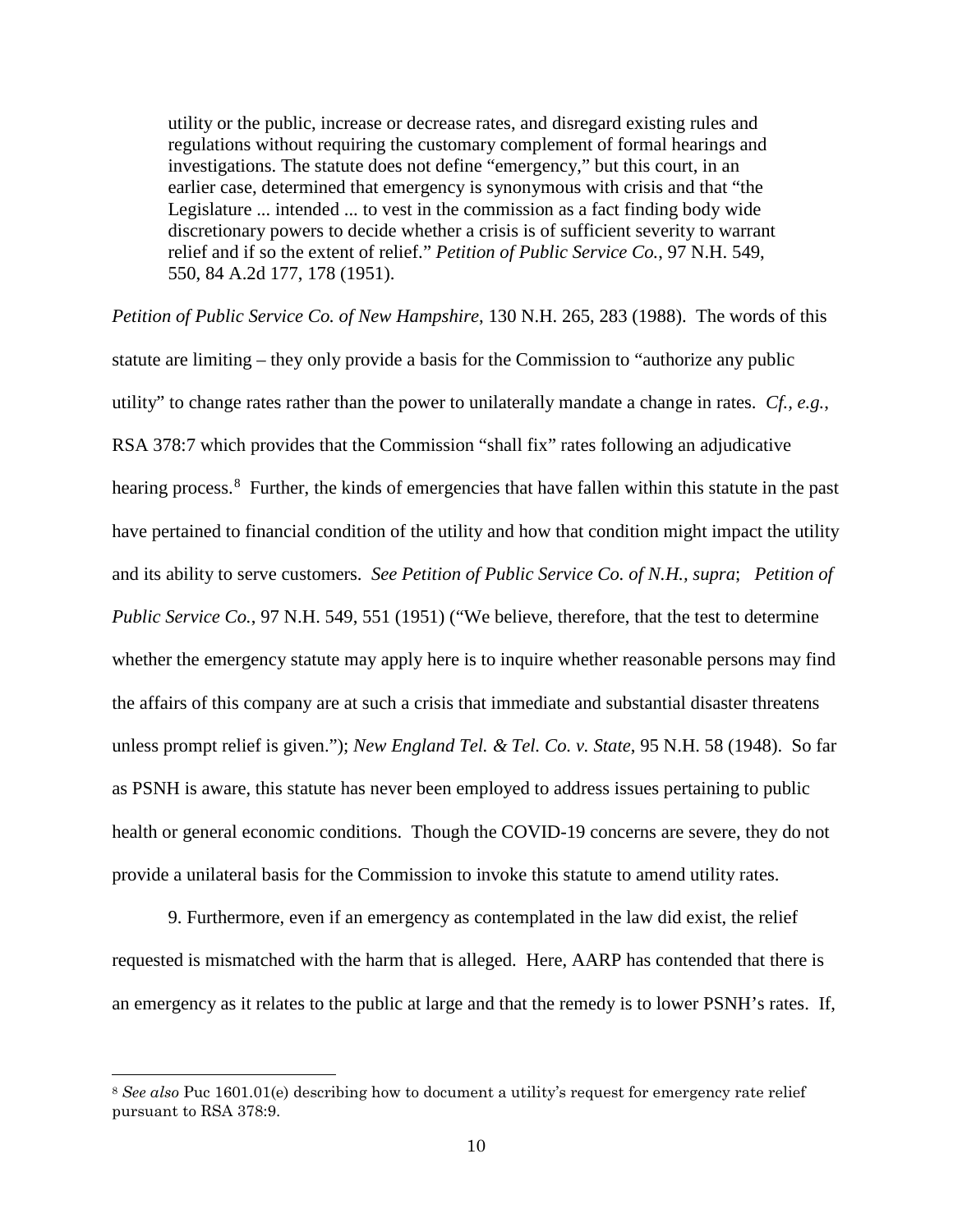however, the emergency relates to the public and, in particular, the financial stress on all members of the public from having to pay their utility bills, then the means to address that emergency would be with a general decrease to all utility rates in the entire state for all regulated services. Notably, AARP does not request such an action, and, in PSNH's assessment, the Commission would not have authority to render such a sweeping mandate. The fact that PSNH is presently collecting the temporary rates to which the Commission has determined it is entitled is merely coincidental to the impacts of the COVID-19 pandemic. The actions PSNH has already taken to assist its customers during this pandemic are broad and appropriate and the current public health issues, with their attendant economic stresses, do not afford a basis for forcing PSNH to terminate its temporary rates. Instead, the focus should be placed squarely on devising programs and initiatives that will help customers manage and pay the bills associated with the electric service that they are consuming.

10. PSNH is working with its customers during this difficult time and will continue to do so for the foreseeable future. As shown in the Attachment to this filing, PSNH is already offering numerous programs and services to benefit customers. The blunt tool of a reduction to temporary rates of a single utility, however, is not legally justified, would be arbitrary and a violation of PSNH's due process and equal protection rights, would have any potential shortterm benefits eliminated by long-term impacts, and would hamper PSNH's ability to assist customers while continuing its core mission of providing safe, reliable, and affordable service to its customers.